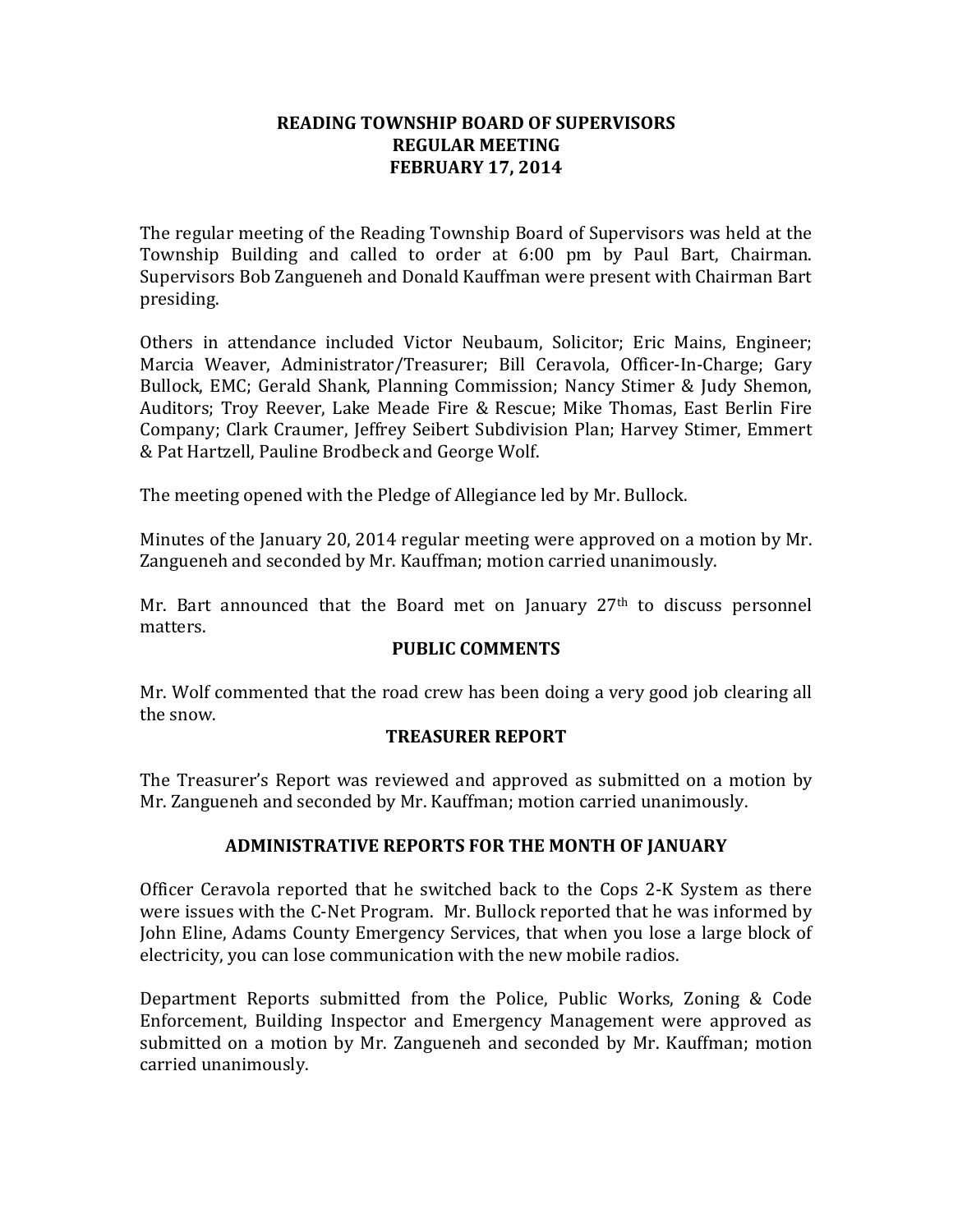# **ENGINEER'S REPORT**

# **Brough Hill Road Phase II Project**

Mr. Mains began work on the Brough Hill Road Phase II Project. He needs to get with Mr. Dissinger to review the project to get the necessary contract documents together.

# **Hampton Heights/Lexington Land Developers, Corp. Security Bond Reduction Requests**

Mr. Mains was given prior authorization by the Board to proceed with review of the following security bond reduction requests formally submitted by certified mail on February 8th, as required:

- $\sim$  Bond #1020764, Phase I, Request #6, was approved, as modified by Mr. Mains, resulting in a residual bond to be retained by the Township in the amount of \$65,340 on a motion by Mr. Zangueneh and seconded by Mr. Kauffman; motion carried unanimously.
- $\sim$  Bond #1082032, Phase I, Maintenance Bond, was approved to be released without further obligation to maintain the bond, on motion by Mr. Zangueneh and seconded by Chairman Bart; motion carried unanimously.
- $\sim$  Bond #1083770, Phase II, Request #2, was approved, as modified by Mr. Mains, resulting in a residual bond to be retained by the Township in the amount of \$241,816.28 on a motion by Mr. Zangueneh and seconded by Mr. Kauffman; motion carried unanimously.

# **SUBDIVISION & LAND DEVELOPMENT**

# **Jeffrey & Deborah Seibert, Subdivision Plan #2013-03**

**Resolution 2014-15: Resolution for Plan Revision for New Land Development**  Resolution 2014-15 was adopted to submit to DEP the planning module of Jeffrey and Deborah Seibert for a small flow treatment facility, as submitted, on a motion by

Mr. Zangueneh and seconded by Chairman Bart; motion carried unanimously.

# **RESOLUTIONS**

**Resolution 2014-12: Amend Resolution 2014-06 Regarding Appointments to the Reading Township Municipal Authority** was adopted on a motion by Mr. Zangueneh and seconded by Mr. Kauffman; motion carried unanimously.

**Resolution 2014-13: Municipal Police Forces Use of Radio-Microwave Devices To Enforce Local Speed Limits** was adopted on a motion by Chairman Bart and seconded by Mr. Kauffman; motion carried unanimously.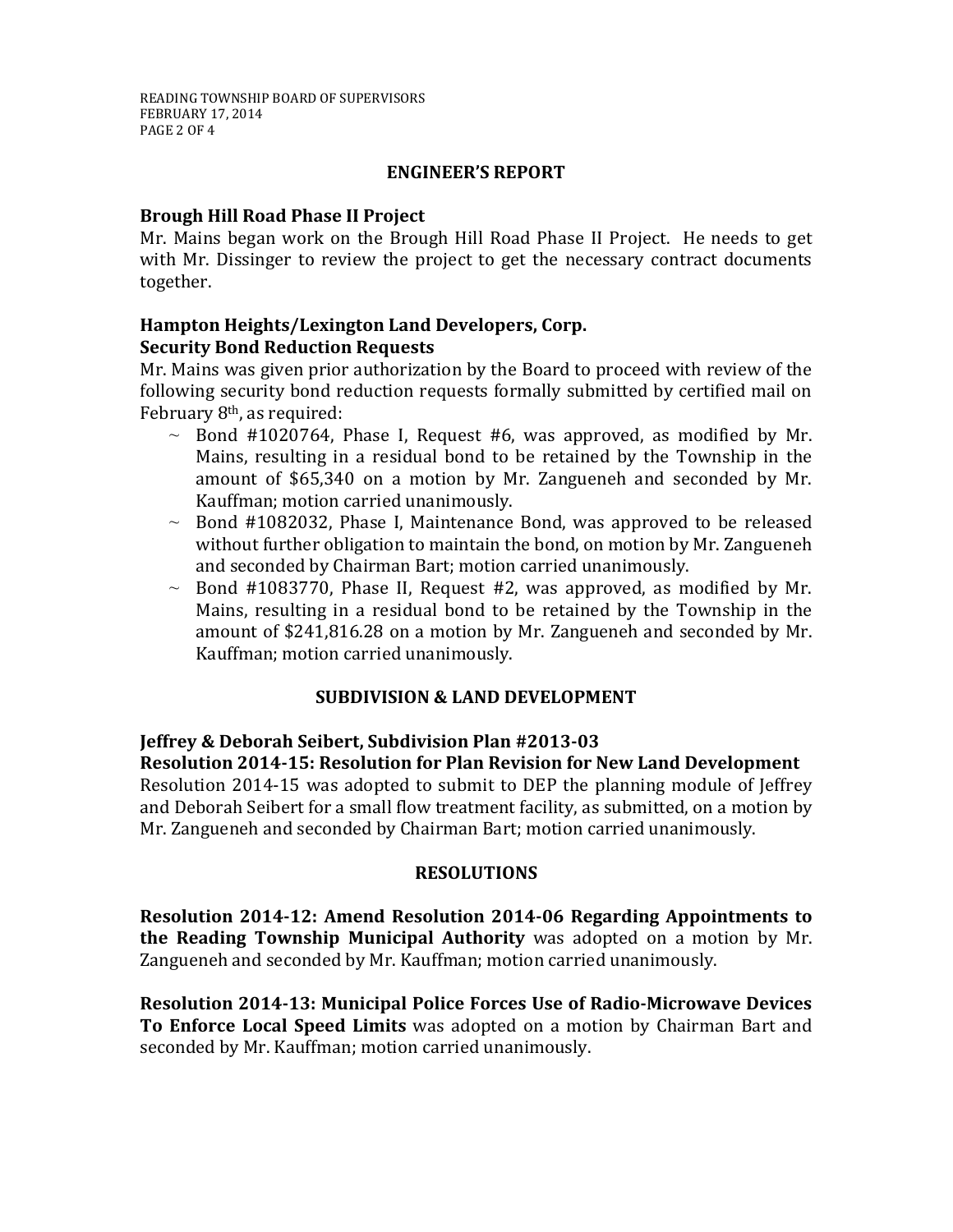READING TOWNSHIP BOARD OF SUPERVISORS FEBRUARY 17, 2014 PAGE 3 OF 4

**Resolution 2014-14: Disposition of 2007 Records** was adopted on a motion by Mr. Zangueneh and seconded by Mr. Kauffman; motion carried unanimously.

# **MISCELLANEOUS**

**Robin Heyser, East Berlin Area Community Center**

Ms. Heyser did not attend the meeting.

# **PennDot Response to Guide Rail Concerns at Peepytown & East Berlin Roads**

Mr. Robert Shirk contacted Ms. Weaver regarding the Township's letter of January 30th requesting a reply as to why the site distance problem caused by the guide rail was not addressed. He stated this issue of the guide rail was considered in the traffic study as stated in PennDot's letter of December 10<sup>th</sup>. PennDot believes that if traffic can be brought to the proper stopping point, the guide rail will not be a site distance problem. They are going to make the changes as outlined in their letter of December 10, 2013 and see what happens. Once the changes are made, PennDot would like the Township to wait for at least a year for proper data to be complied before submitting any further requests regarding this issue.

# **Truck Convoy for Wishes**

Approval was given for the police and fire police to assist during the Make-A-Wish motorcycle ride and truck convoy May 3<sup>rd</sup> & 4<sup>th</sup> on a motion by Chairman Bart and seconded by Mr. Kauffman; motion carried unanimously.

# **Land & Sea Services, LLC**

Land & Sea Services, LLC was appointed to perform Zoning & Code Enforcement activities as needed at the rate of \$35/hour on a motion by Chairman Bart and seconded by Mr. Kauffman; motion carried unanimously.

# **Purchase of Box Type Salt Spreader**

Approval was given for the purchase of a box type salt spreader to be used on the Ford F550 on a motion by Chairman Bart and seconded by Mr. Kauffman; motion carried unanimously.

# **Estimate from All Clean Building Maintenance for Annual Cleaning**

Estimate has not yet been submitted.

# **SOLICITOR'S REPORT**

#### **Proposed Ordinance 2014-01 Advertisement of Codification**

Authorization was given for the advertisement of Codification for enactment at the April 21st meeting.